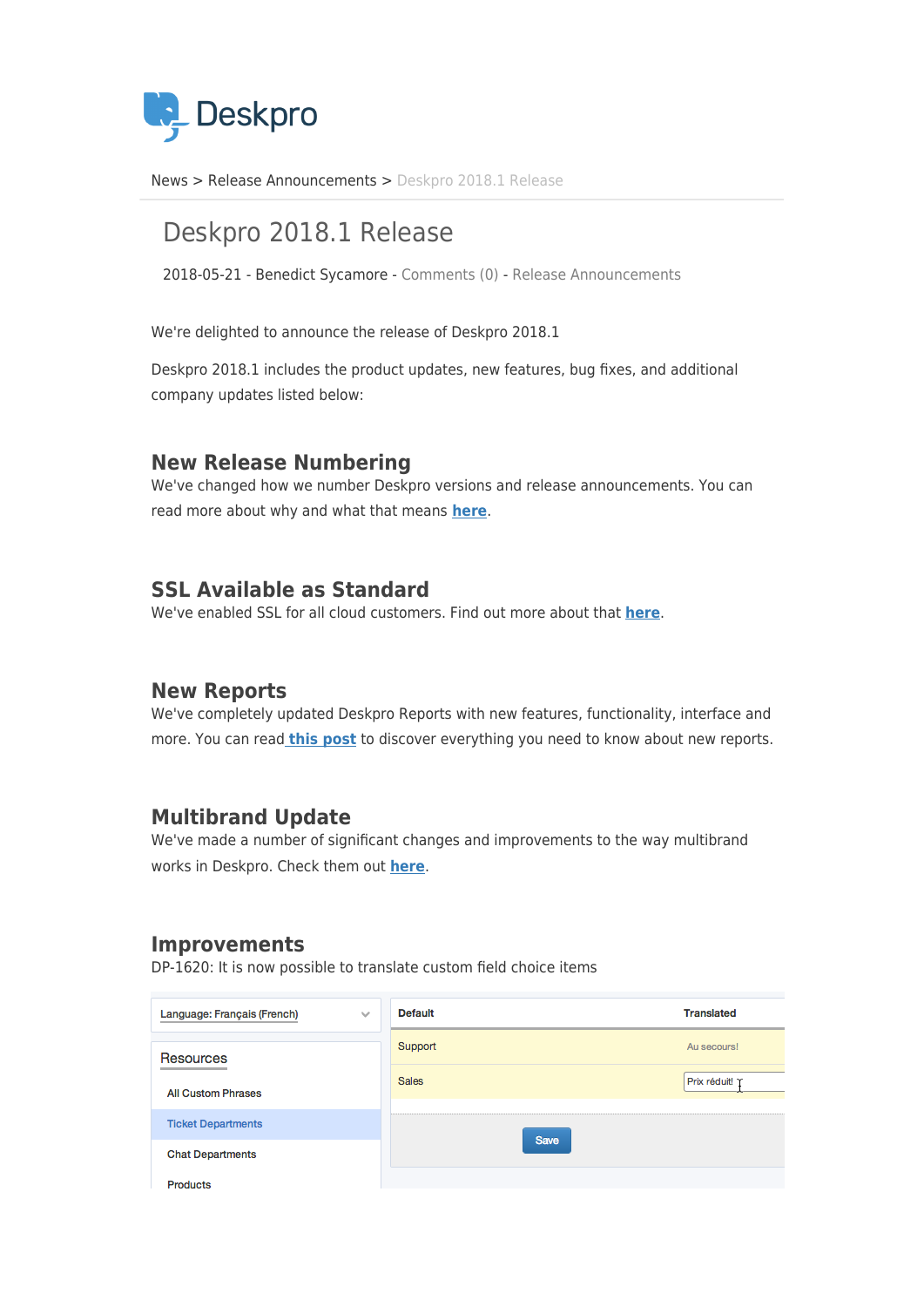DP-999: New field type added: File

DP-997: New field type added: Currency

DP-1001: New field type added: URL

| $\bigcirc$ Url                                            |  |
|-----------------------------------------------------------|--|
| This is a url field lets you enter any url links.         |  |
| ◯ Currency                                                |  |
| This is a currency field lets you enter any money values. |  |
| $\bigcirc$ File                                           |  |
| This is a file field lets you attach any files.           |  |

#### DP-1412: Added skip-re-index option for the dp:import-apply command

DP-1304: Creating linked feedback from ticket display now improved

| Subscribe Ticket Owner (Christopher Padfield/chris.padfield@deskpro.com) to Feedback |  |  |  |  |  |  |  |  |  |
|--------------------------------------------------------------------------------------|--|--|--|--|--|--|--|--|--|
|                                                                                      |  |  |  |  |  |  |  |  |  |
|                                                                                      |  |  |  |  |  |  |  |  |  |
| <b>Attachments</b><br><b>Choose Files</b><br>No file chosen                          |  |  |  |  |  |  |  |  |  |
|                                                                                      |  |  |  |  |  |  |  |  |  |
|                                                                                      |  |  |  |  |  |  |  |  |  |
|                                                                                      |  |  |  |  |  |  |  |  |  |
|                                                                                      |  |  |  |  |  |  |  |  |  |
|                                                                                      |  |  |  |  |  |  |  |  |  |
| ዔ<br>這<br>蛋<br>冊<br>囜<br>$\langle \rangle$<br>A                                      |  |  |  |  |  |  |  |  |  |
|                                                                                      |  |  |  |  |  |  |  |  |  |
|                                                                                      |  |  |  |  |  |  |  |  |  |
|                                                                                      |  |  |  |  |  |  |  |  |  |
|                                                                                      |  |  |  |  |  |  |  |  |  |
| CEO, DeskPRO Ltd.<br>http://www.deskpro.com                                          |  |  |  |  |  |  |  |  |  |
|                                                                                      |  |  |  |  |  |  |  |  |  |

DP-975: Options added to filter tickets based on ticket ID and person ID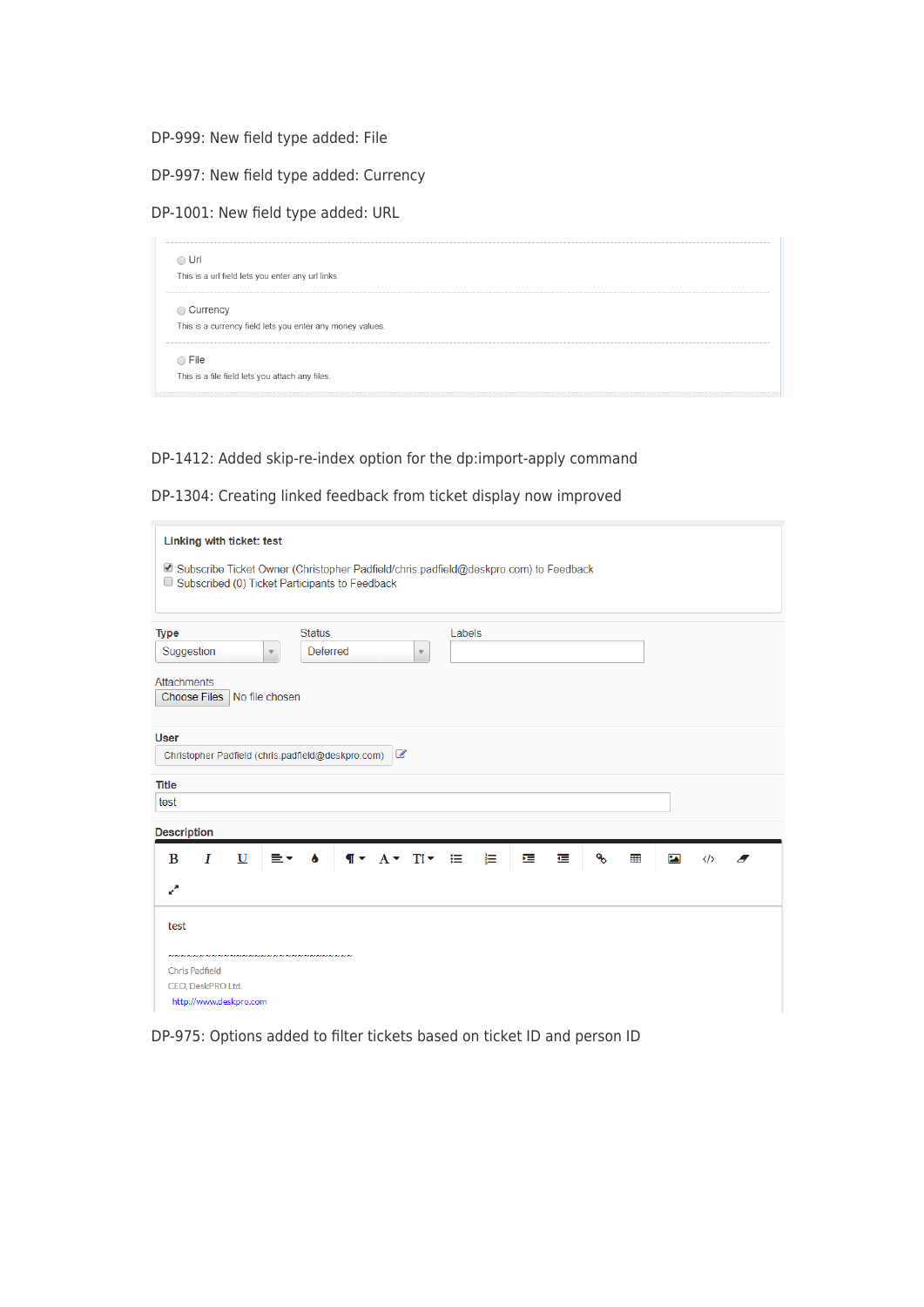|                     |                                                                                                                        |  | $\mathbf{v}$ |  |  |  |
|---------------------|------------------------------------------------------------------------------------------------------------------------|--|--------------|--|--|--|
|                     |                                                                                                                        |  |              |  |  |  |
| Title *             | New Ticket Filter                                                                                                      |  |              |  |  |  |
|                     | This title will be displayed in the agent interface in the Filter list. It should be kept short.                       |  |              |  |  |  |
| Permission          | Everyone can use this filter                                                                                           |  |              |  |  |  |
|                     | ◯ This filter belongs to a specific agent                                                                              |  |              |  |  |  |
|                     | ◯ This filter belongs to a specific team                                                                               |  |              |  |  |  |
|                     |                                                                                                                        |  |              |  |  |  |
|                     |                                                                                                                        |  |              |  |  |  |
| <b>Search Terms</b> |                                                                                                                        |  |              |  |  |  |
|                     |                                                                                                                        |  |              |  |  |  |
|                     |                                                                                                                        |  |              |  |  |  |
|                     | When you run this filter, only tickets that match all of the search terms defined here will be included in the result. |  |              |  |  |  |
| if                  | The following conditions are met:                                                                                      |  |              |  |  |  |
|                     |                                                                                                                        |  | $\odot$      |  |  |  |
| Ticket ID           | is<br>$\mathbf{v}$                                                                                                     |  |              |  |  |  |
| <b>Ticket Ref</b>   | Q                                                                                                                      |  | Ø            |  |  |  |
|                     | is.                                                                                                                    |  |              |  |  |  |
| <b>O</b> Criteria   | is not                                                                                                                 |  |              |  |  |  |
|                     | $\, >$                                                                                                                 |  |              |  |  |  |
|                     | $>$ $=$                                                                                                                |  |              |  |  |  |
|                     | $\,<\,$<br>Save                                                                                                        |  |              |  |  |  |
|                     | $\mathrel{<}=\mathrel{}$                                                                                               |  |              |  |  |  |
|                     |                                                                                                                        |  |              |  |  |  |

DP-1634: Deskpro brand on login updated

## **Feature Updates**

DP-1079: Trigger criteria now available for "CC added"

| 2 Triggers                                        | 春天 | Title *                 | Send email notification to added CC user                                                              |                                              |                  |
|---------------------------------------------------|----|-------------------------|-------------------------------------------------------------------------------------------------------|----------------------------------------------|------------------|
| $\equiv$ <b>b</b> 5 Department Triggers $\star$   |    |                         | This title will be used throughout the admin interface to refer to this trigger.                      |                                              |                  |
| $\equiv$<br>3 Satisfaction Triggers +             |    | Event                   | When a property on a ticket is changed                                                                |                                              |                  |
| $\equiv$ Send agent notifications                 |    |                         | ■ By a user<br>■ via the web 章                                                                        | By an agent                                  |                  |
| $\equiv$ Send email notification to added CC user |    |                         | via email                                                                                             |                                              |                  |
| $+$ Add                                           |    |                         | wia the API                                                                                           |                                              |                  |
|                                                   |    | Criteria                |                                                                                                       |                                              |                  |
|                                                   |    |                         | The criteria section is a list of terms that must match before the actions are applied to the ticket. |                                              | ×                |
|                                                   |    | when                    | The following conditions are met:                                                                     |                                              |                  |
|                                                   |    | User Message            | does not exist $\sqrt{v}$                                                                             |                                              | $\odot$          |
|                                                   |    | CC(s) were added<br>and |                                                                                                       |                                              | $\odot$          |
|                                                   |    | <b>O</b> Criteria       |                                                                                                       |                                              |                  |
|                                                   |    | or.                     | The following conditions are met:                                                                     |                                              | $\bullet$        |
|                                                   |    | <b>O</b> Criteria       |                                                                                                       |                                              |                  |
|                                                   |    | <b>Actions</b>          |                                                                                                       |                                              |                  |
|                                                   |    |                         | These actions will apply when all of the criteria pass.                                               |                                              | ×                |
|                                                   |    | then                    | The following actions will run:                                                                       |                                              |                  |
|                                                   |    |                         | Email Address to Send to (separate multiple with commas):                                             | {{new_cc_emails}}                            | $_{\tiny \odot}$ |
|                                                   |    |                         | Template:                                                                                             | Added as CC v<br>$\mathscr{O}$ edit template |                  |
|                                                   |    | Send Email              | From Name:                                                                                            | Helpdesk Name (Helpdesk) v                   |                  |
|                                                   |    |                         | From Email:                                                                                           | The account set on the ticket                |                  |
|                                                   |    |                         | Headers:                                                                                              | Add header                                   |                  |
|                                                   |    | <b>O</b> Action         |                                                                                                       |                                              |                  |
|                                                   |    |                         |                                                                                                       |                                              |                  |
|                                                   |    |                         | Save                                                                                                  |                                              | Delete           |
|                                                   |    |                         |                                                                                                       |                                              |                  |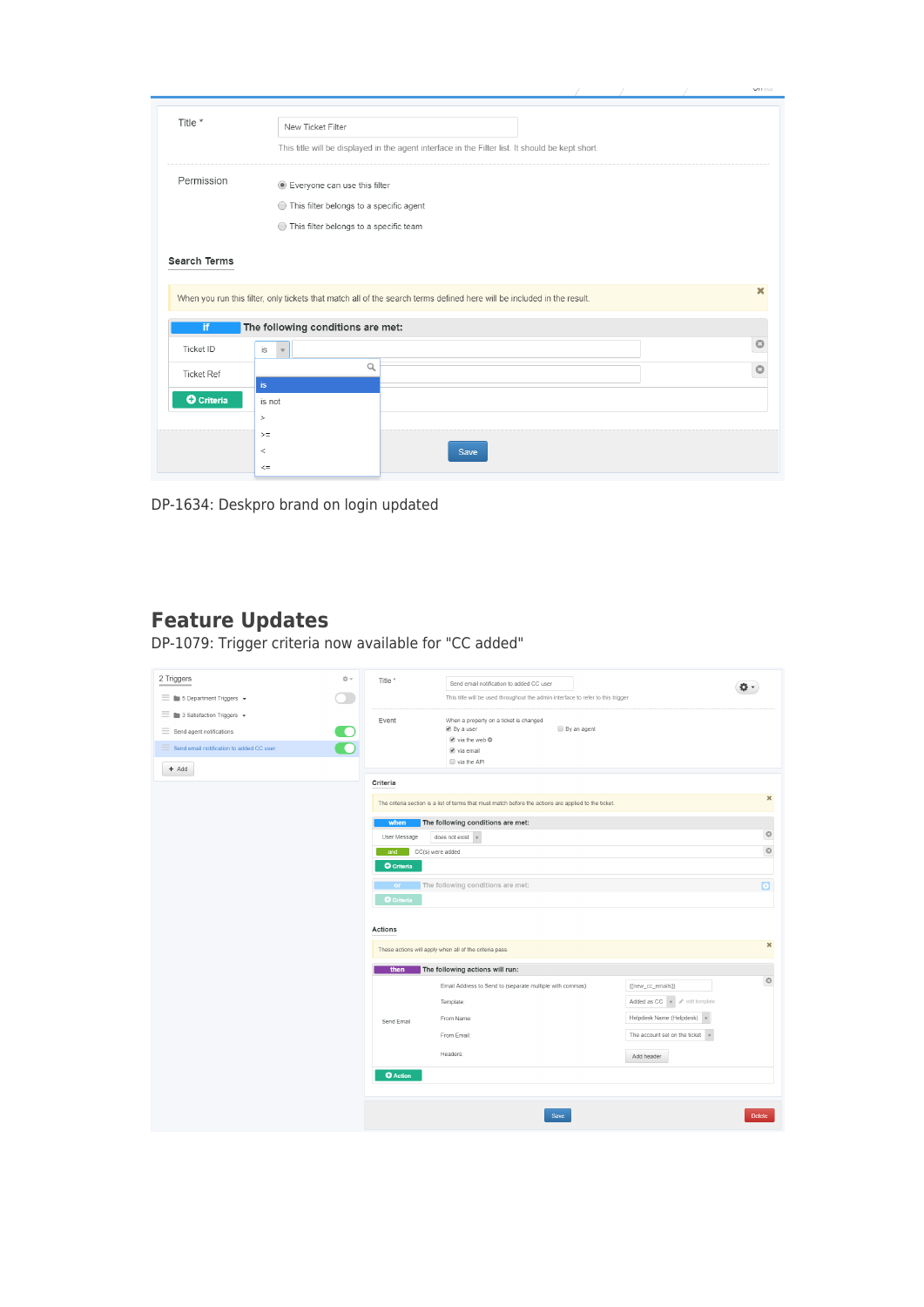#### **Bug Fixes**

DP-1520: List of agents in Instant Messaging now displayed in alphabetical order

DP-167: Adding CC when "Notify new CC" trigger is enabled now working correctly

DP-1625: Ticket variables in new ticket snippets now working correctly

DP-1511: Portal search logging no longer saving type-ahead searches

DP-1597: Text attachments no longer recognised as text version of email

DP-1535: Agent with 'view only' permission is no longer able to change ticket followers

DP-786: Active Directory no longer fails to sync if login actions set

DP-1430: Data Saver in Google Chrome prevented from causing errors

DP-1437: React-timeago package updated resulting in improved relative date and time display

DP-1571: Bug with triggers in Email Templates working resolved

DP-793 Mcrypt extension now listed in recommendations for on-premise documentation

DP-1152: New User registration no longer fails if Deskpro exists in a subfolder

DP-1451: Bugs with Agent IM message input resolved

DP-1478: Editing custom choice field no longer places integer into search box

DP-1348: Create new Note button updated with new language

DP-1518: Removed unnecessarily rounded percentages

DP-1499: Asset path configurations now working correctly

DP-1457: Note menu now displaying correctly

DP-1359: Follow-ups calendar showing days of the month correctly

DP-1396: Error when selecting brand in a new guide topic from a different brand resolved

DP-1205: Follow-ups now working correctly with translation and languages

DP-1197: Agents can no longer use "set as normal message" function without permissions

DP-1042: Attachments now sending when forwarding messages from a ticket

DP-991: Old instances of 'DeskPRO' replaced with 'Deskpro'

DP-962: HTML bug in emails creating blank tickets resolved

DP-1360: Global API limits enforced based on admin settings

DP-1355: Bug creating inability to set helpdesk URL resolved

DP-1300: API user validation improved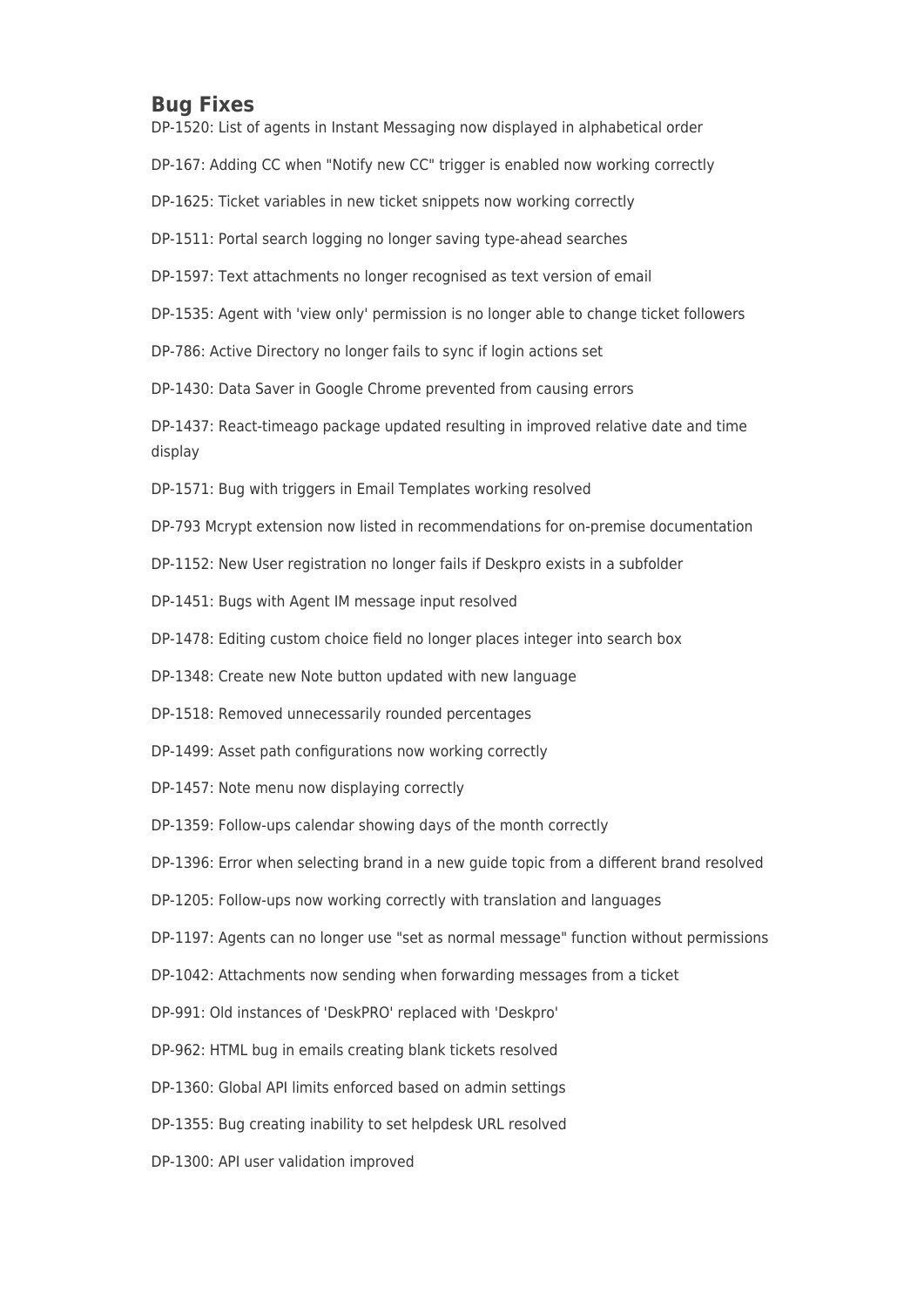DP-1234: Entries in usersource\_sync\_log now cleared after 30 days

DP-1214: Reports cross referencing snippet use and tickets now working correctly

DP-173: PDF files now sent through Deskpro now working correctly

DP-1245: Bug causing implementation of react-intl instead of agentPhrases in LegacyAgent now resolved

DP-1353: Global API limits removed from database

DP-1357: CSV reader in importer tools fixed

DP-1281: Attachments are no longer duplicated on outgoing emails

DP-1301: Tooltip added to Agent IM avatars

DP-849: Bug disallowing Monday as valid weekday in custom fields resolved

DP-1225: Converting built-in field to custom field now working correctly

DP-1210: Editing guide category now working correctly

DP-1199 Unchecking a checkbox field through macros now working correctly

DP-1137: Snippet attachments are now updated properly for other agents

DP-781: Now possible to change urgency of an open ticket even if a required field is not satisfied

DP-616: Browser notifications no longer showing escaped HTML entities

DP-191: Browser notification duration now working correctly

DP-1206: Date input widget now using locale of selected interface language

DP-1233: Additional number now not shown when seeing groups listed in IM

DP-995: Option to unset value in radio field added

DP-1694: Issue with reports showing legacy snippets resolved

DP-1692: Bug causing error with split messages to new ticket now resolved

DP-1638: Brand default email accounts now displaying correctly

DP-1228: Trigger/Escalation filter error with "Date Archived" criteria fixed

DP-1484: Links no longer removed from articles when using Froala editor

DP-1485: Froala Editor | When you insert tables and add format to it in articles and visit the html and save the formatting is removed

#### **Thanks for reading**